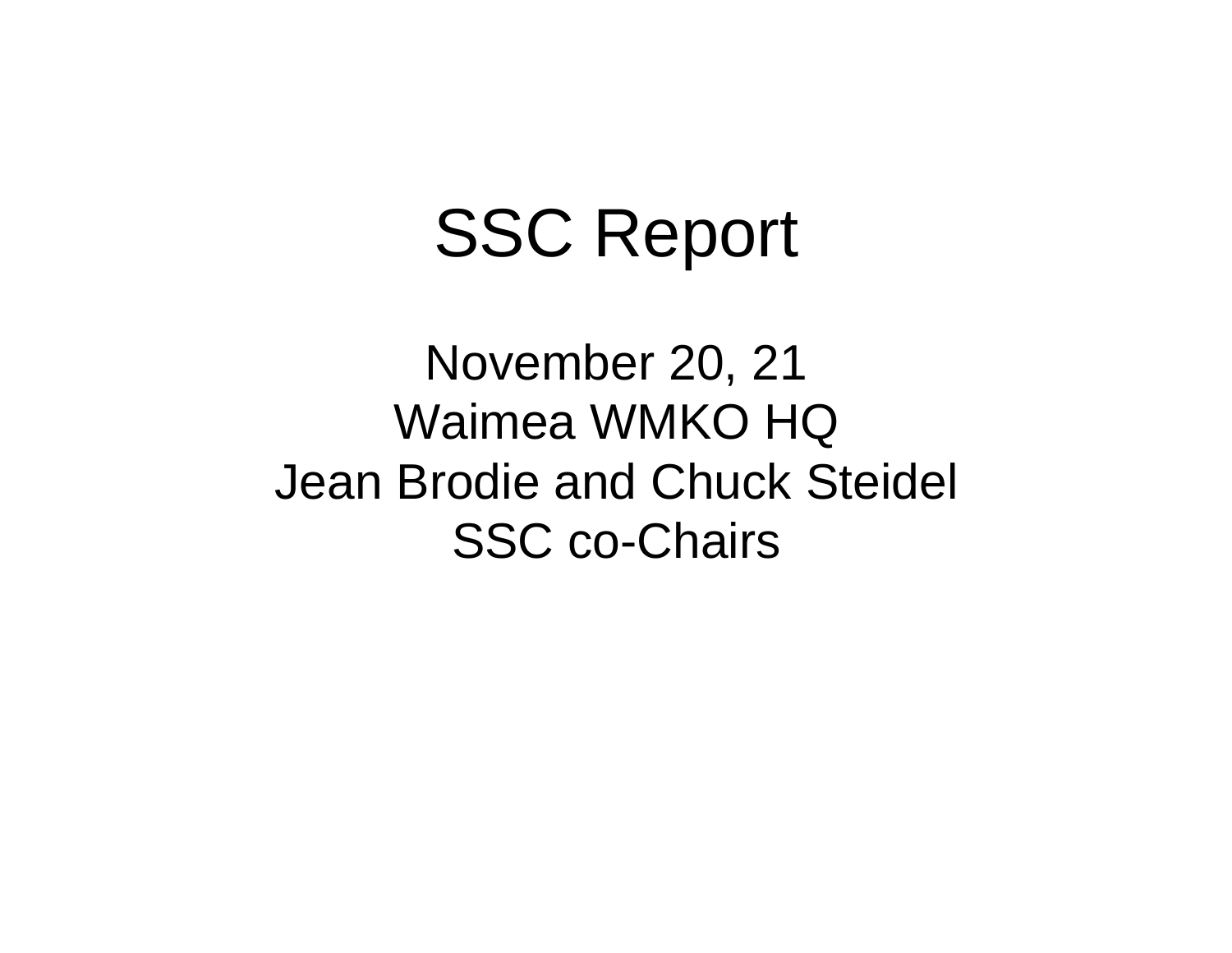# The SSC Thanks the WMKO Staff

The SSC is extremely grateful to the Staff at WMKO for their commitment to the observatory during these challenging times. Their dedication to keeping science flowing is a source of pride and is what keeps WMKO at the forefront of ground based observing world wide.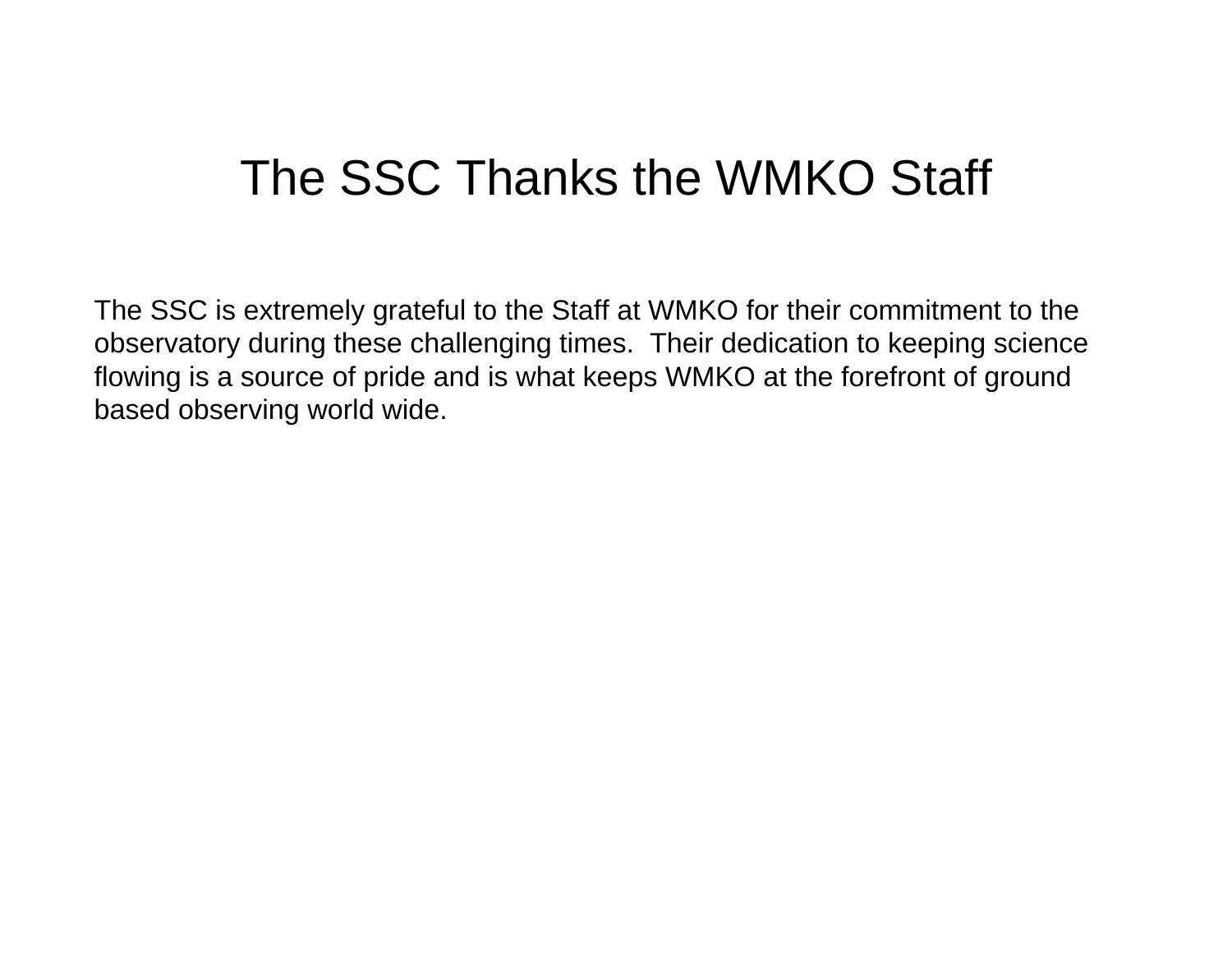# The SSC Thanks Dave Cowley

The SSC thanks Dave Cowley for his many contributions to the success of WMKO and wishes him a happy, healthy and fulfilling retirement.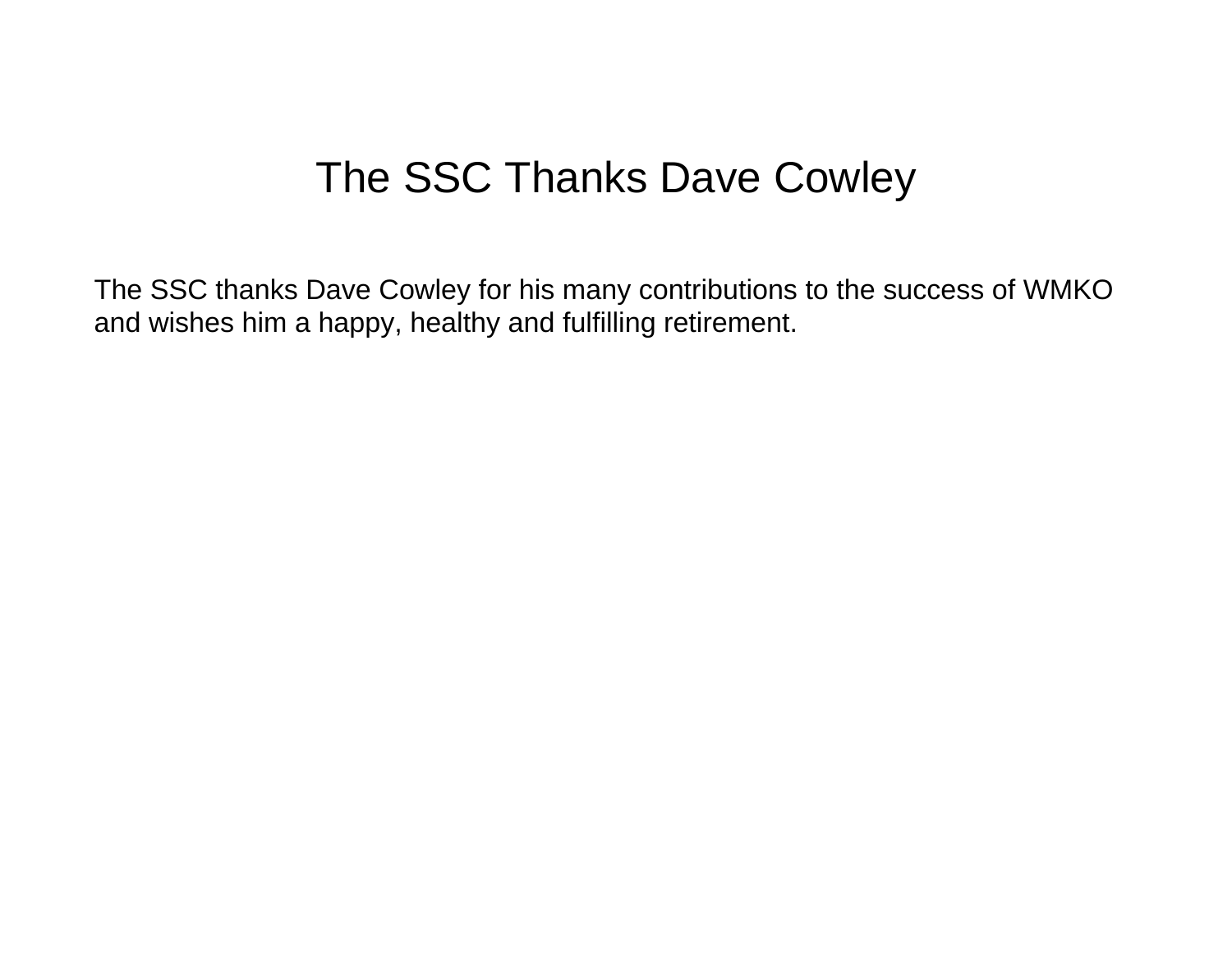# Observatory Report

- Segment repair on track to be complete by April 2020.
- Operations have been near normal since restarting, despite the ongoing blockade of access road.
	- Maunakea road blockade caused a 28-day shutdown in summer, largely during good weather.
- Science highlights:
	- Confirmation of GR at galactic center, pericenter of SO-2 (T. Do, A. Ghez)
	- HR 5183b, Jupiter-mass planet on extremely eccentric orbit (S. Blunt, A. Howard)
	- Rapid follow-up of galactic hosts of fast radio bursts (V. Ravi, J. X. Prochaska)
	- Microlensing anomaly caused by super-Neptune (T. Sumi, D. P. Bennett)
- Keck is the most productive ground-based optical/infrared observatory on a per-telescope basis, as quantified by publication impact.
- Top-level strategy goals:
	- Instrumentation: complete KCRM and KPF
	- Maintain a vigorous instrument development program
	- Data services: enhance archive, increase productivity and impact
	- Risk reduction: advocate for reliable Maunakea access, prepare for lease renewal
	- Facility upgrades: enhance reliability, address obsolescence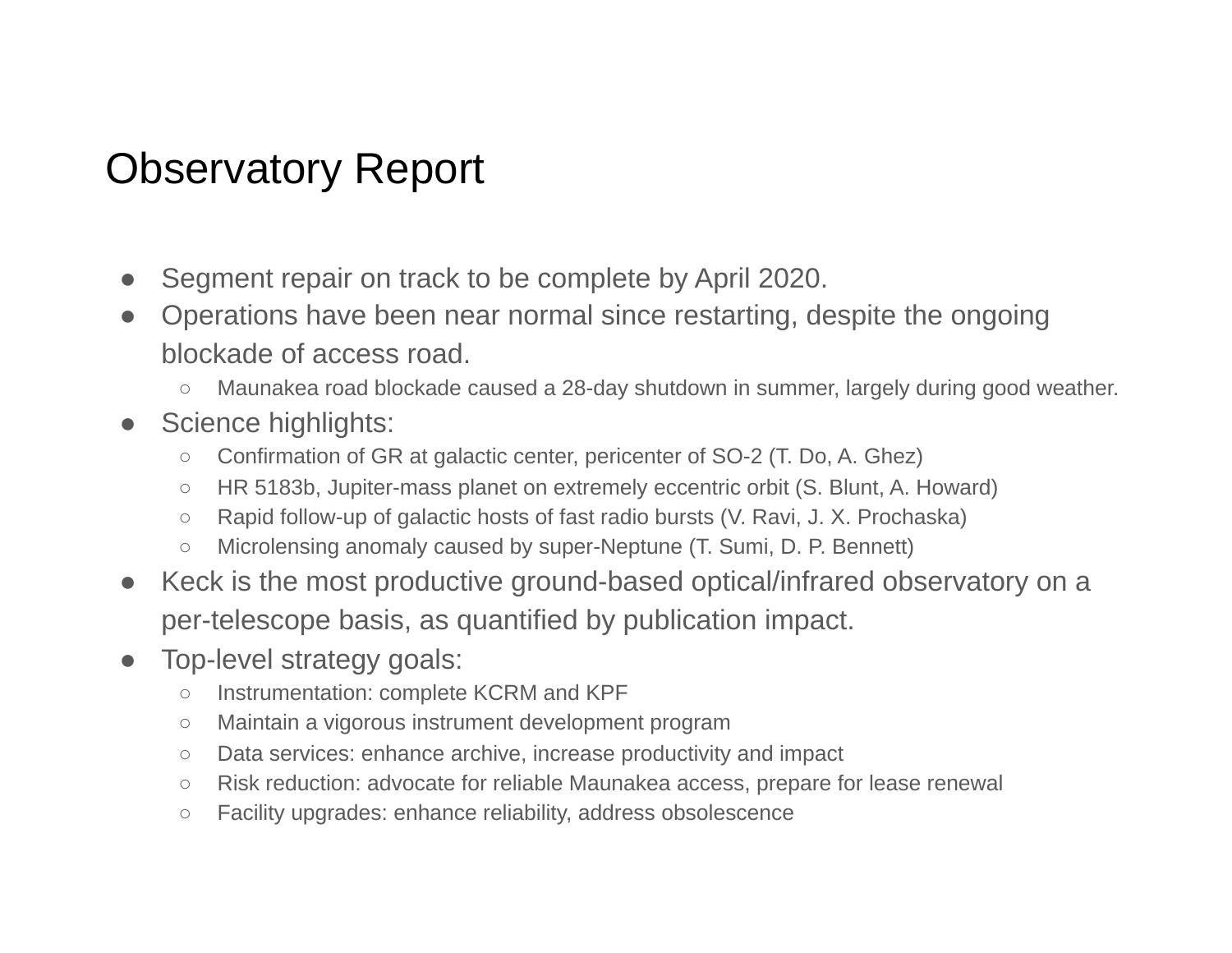# Data services initiative (DSI)

- The new motto is "On sky every night **with the best data**." The data should be useful, usable, and quickly available.
- The goal is to have raw data ingested into the archive in real time, then have full reductions with observatory-supported pipelines shortly thereafter.
- The DSI is not just pipelines. It also involves standard observing recipes, standardized calibrations, archive ingestion, and better metadata.
- The data reduction pipeline (DRP) framework was codified in August 2019.
	- One of the most difficult aspects of writing DRPs is reverse-engineering the observing strategy. The DSI helps with that by standardizing observations and retaining metadata.
- Database-Driven Observing Infrastructure (DDOI)
	- User defines S/N, bandpass, etc., and it will return a recipe for calibrations.
	- This is **not** a queue.
	- The DDOI will not exclude the current method of operating instruments (e.g., command line), but both modes may not be supported in the future.
- In the near term, the DSI will need increased resources, integration of PypeIt and other pipelines, and DDOI development.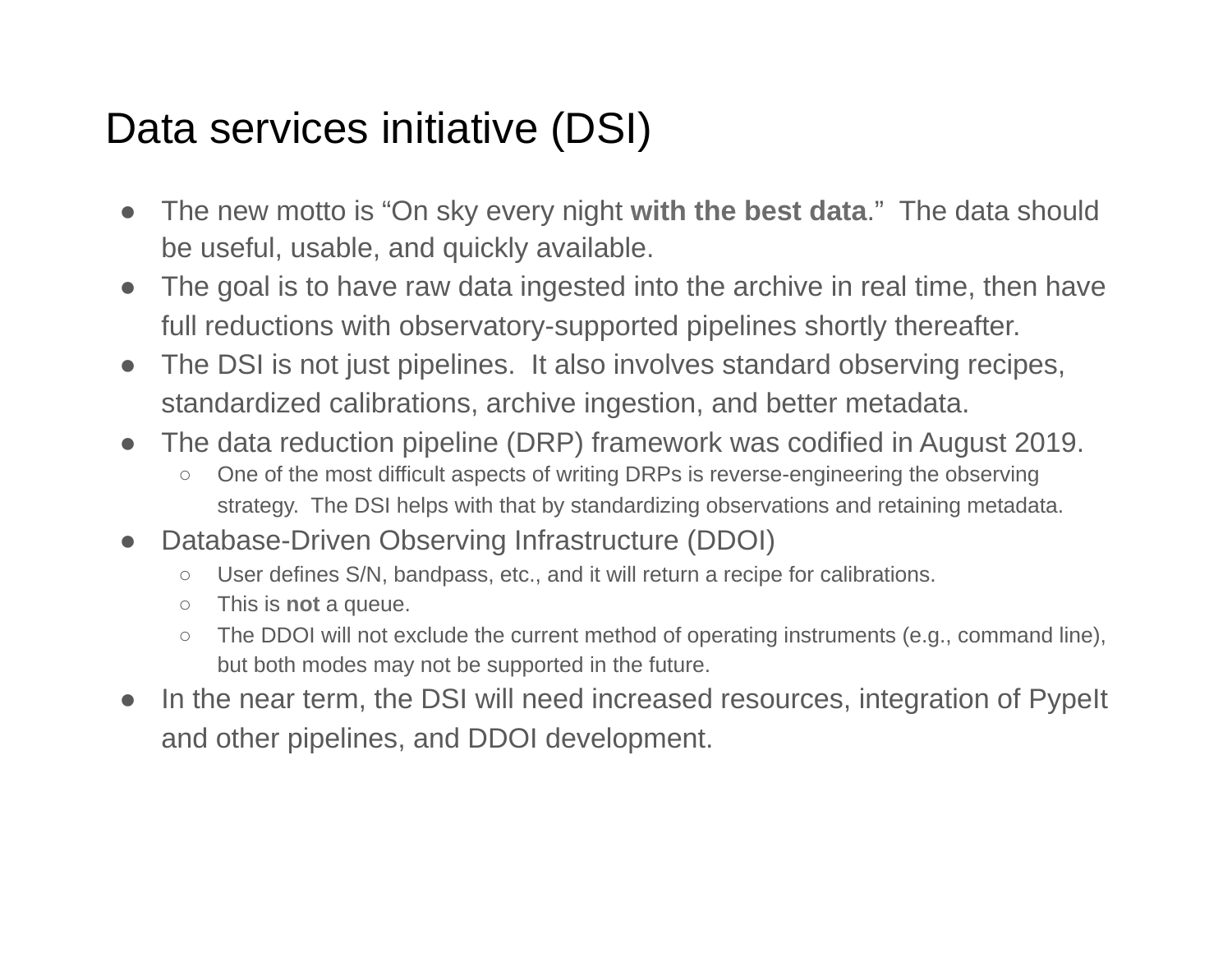### Proprietary period for calibrations

- Some reductions will benefit from calibration frames taken on other nights. Split nights and ToO observations using the same instrument setup will also benefit from shared calibrations.
- The Chief Scientist requests SSC endorse zero proprietary period on calibration frames taken in the afternoon and morning.
	- This would include calibrations such as dome flats, biases, arc lamps, etc.
	- Calibrations with target information (e.g., multislit masks) would be exempt from this policy.
- The SSC unanimously agreed to support this proposal.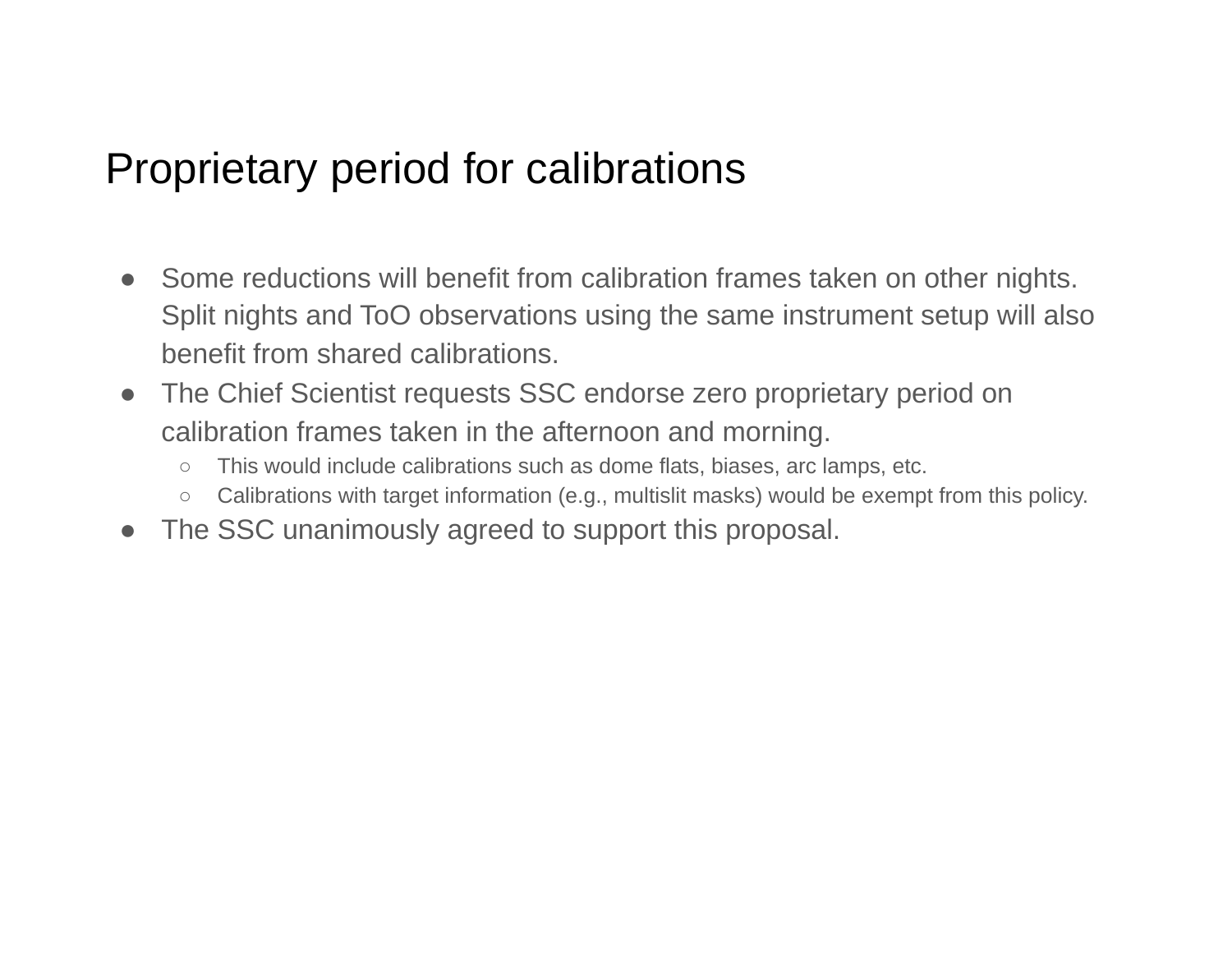# Unattended night operation (UNO)

- UNO's goal is to allow the telescopes to be operated safely and reliably without humans at the summit during nights.
- Benefits:
	- Reduced cost
	- Additional science time (40 hours/year/telescope) due to addressing existing inefficiencies in preparation for UNO
	- Improved safety and health of staff
- UNO development has been impacted by other recent pressing issues but WMKO is actively working now toward progress.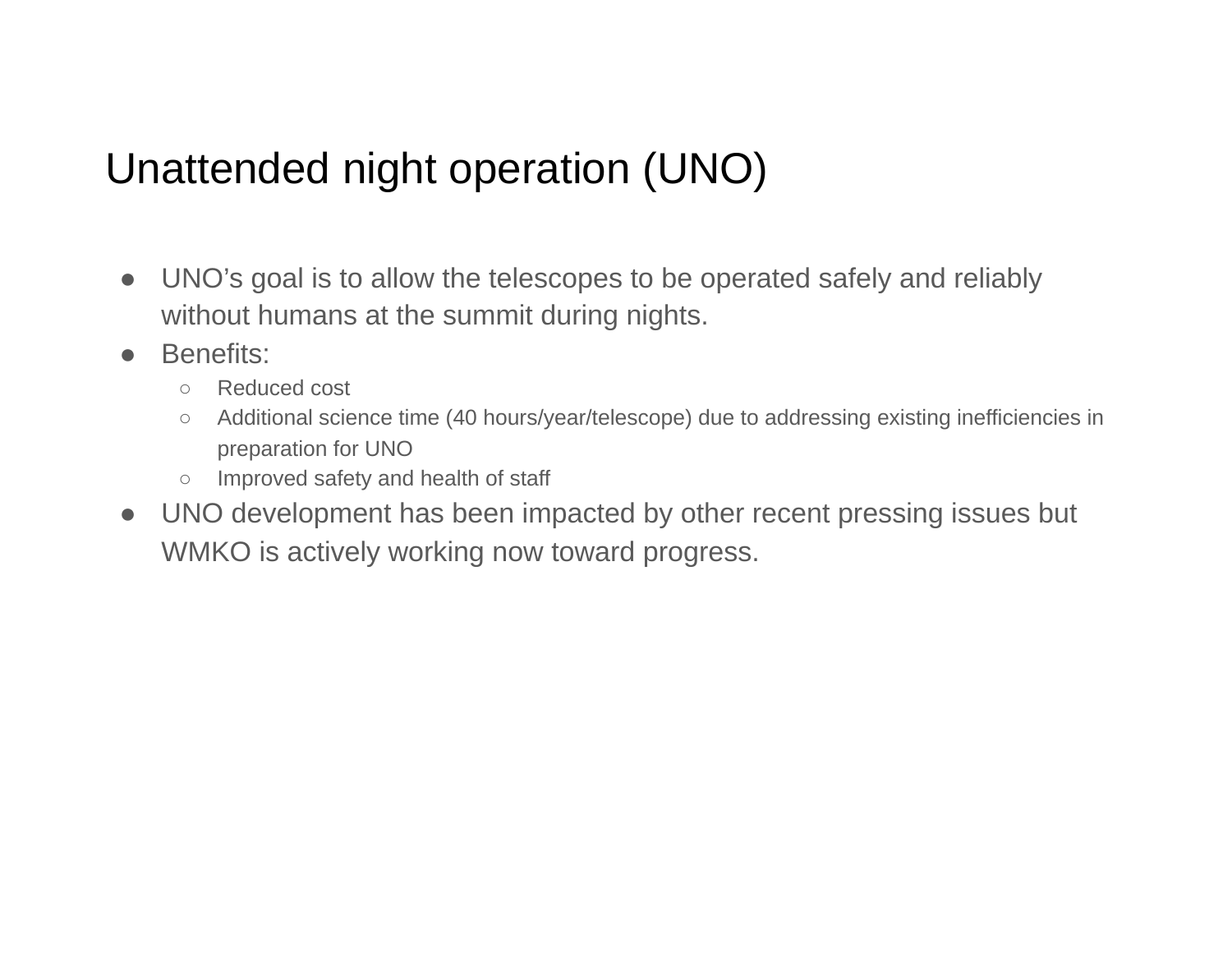# Segment repair

- 73/84 segments are repaired. 65 repaired segments are in telescopes, and K1 is fully populated with repaired segments.
- The repair project had no major issues.
- Project is expected to be complete in April 2020 on budget without dipping into contingency.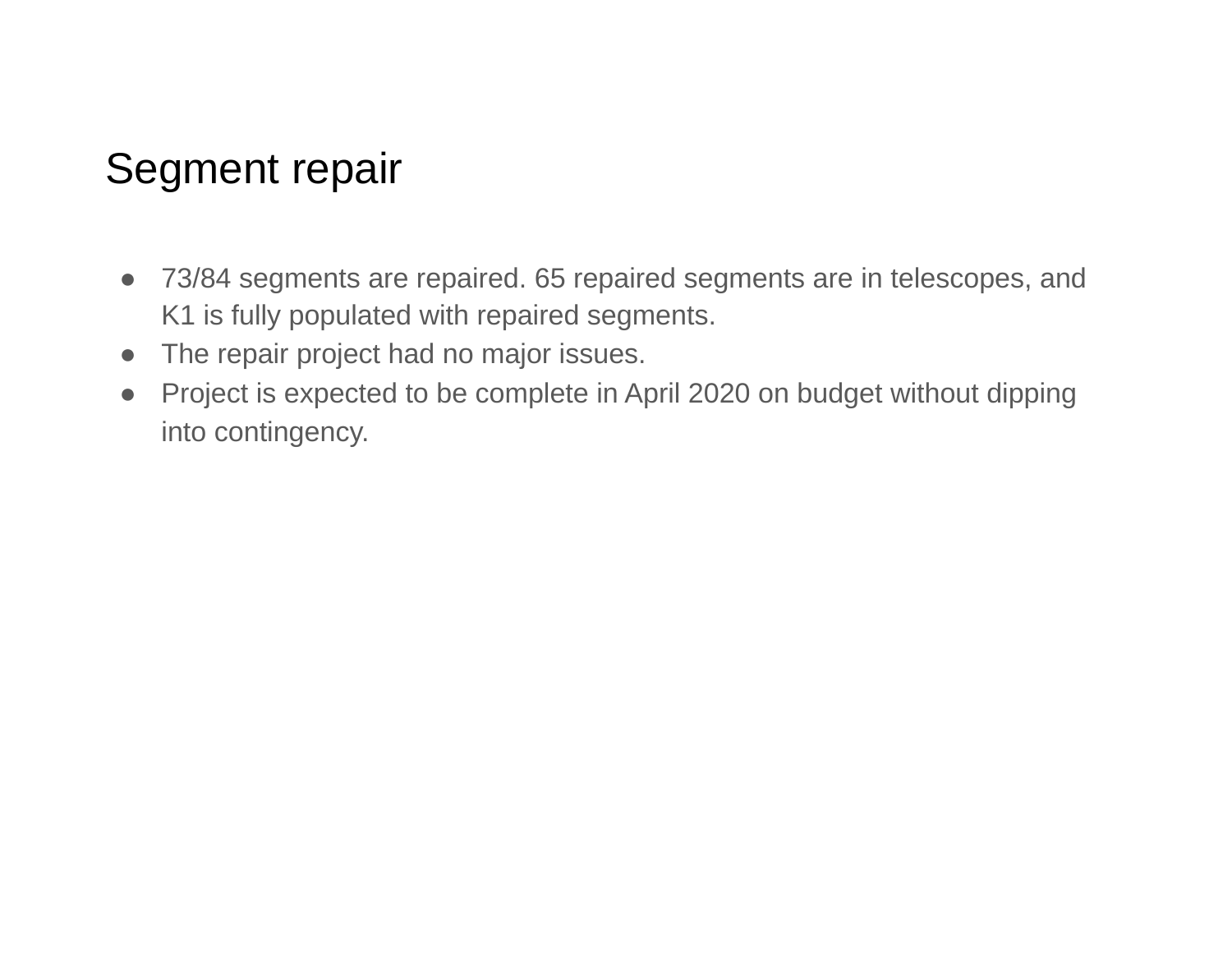# KPF update

- Project is on schedule to deliver in May 2022(?), operations in November 2022(?). However, very little slack is left in the schedule, and there will be a delay if remaining funding is not identified immediately.
- Major milestone: Zerodur disk has been machined successfully.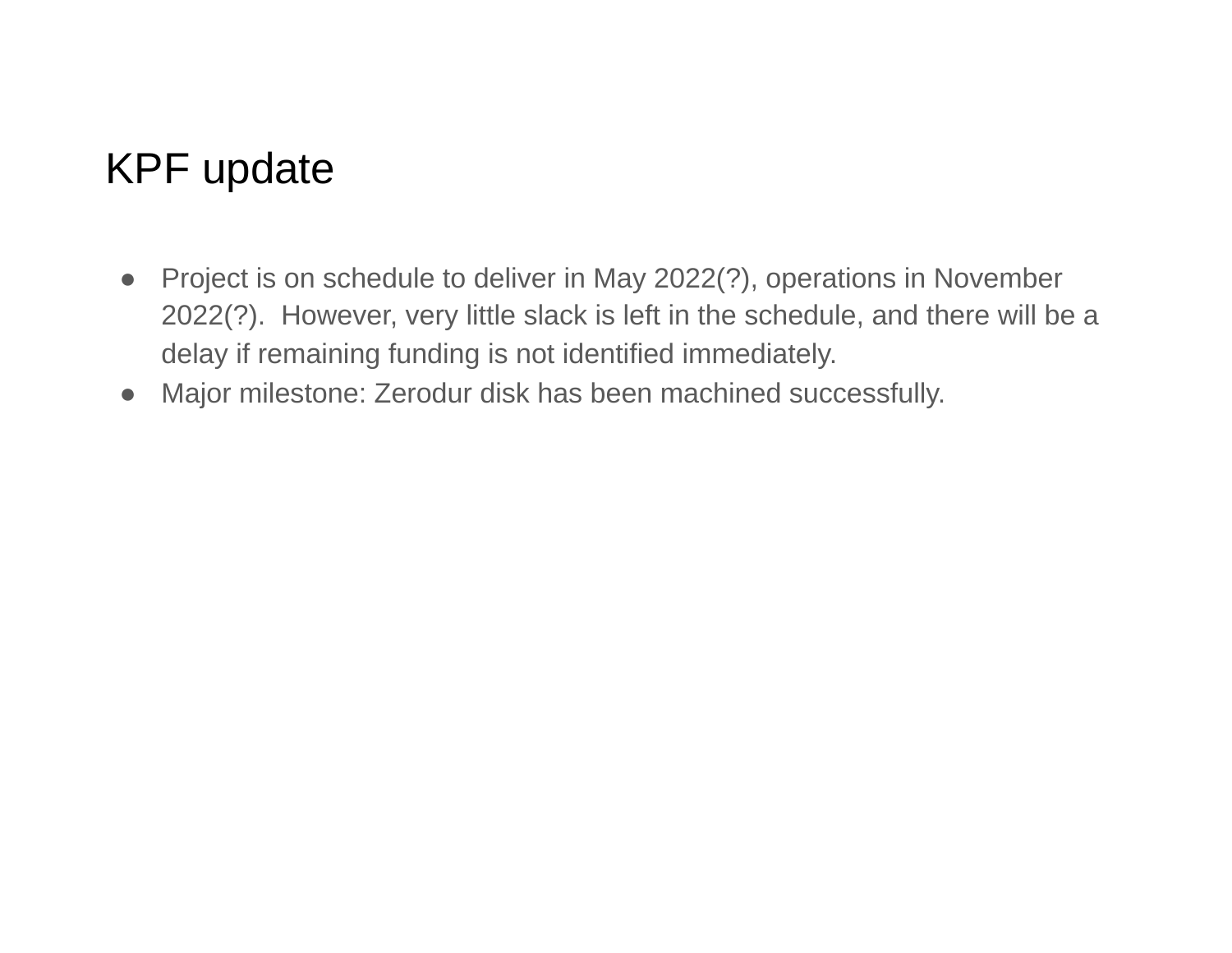# Future instrumentation under consideration

- Instruments and AO capabilities currently under consideration:
	- FOBOS
	- SCALES
	- LIGER
	- HISPEC
	- NIRSPEC laser comb
	- BIRES
	- KWFI
	- GLAO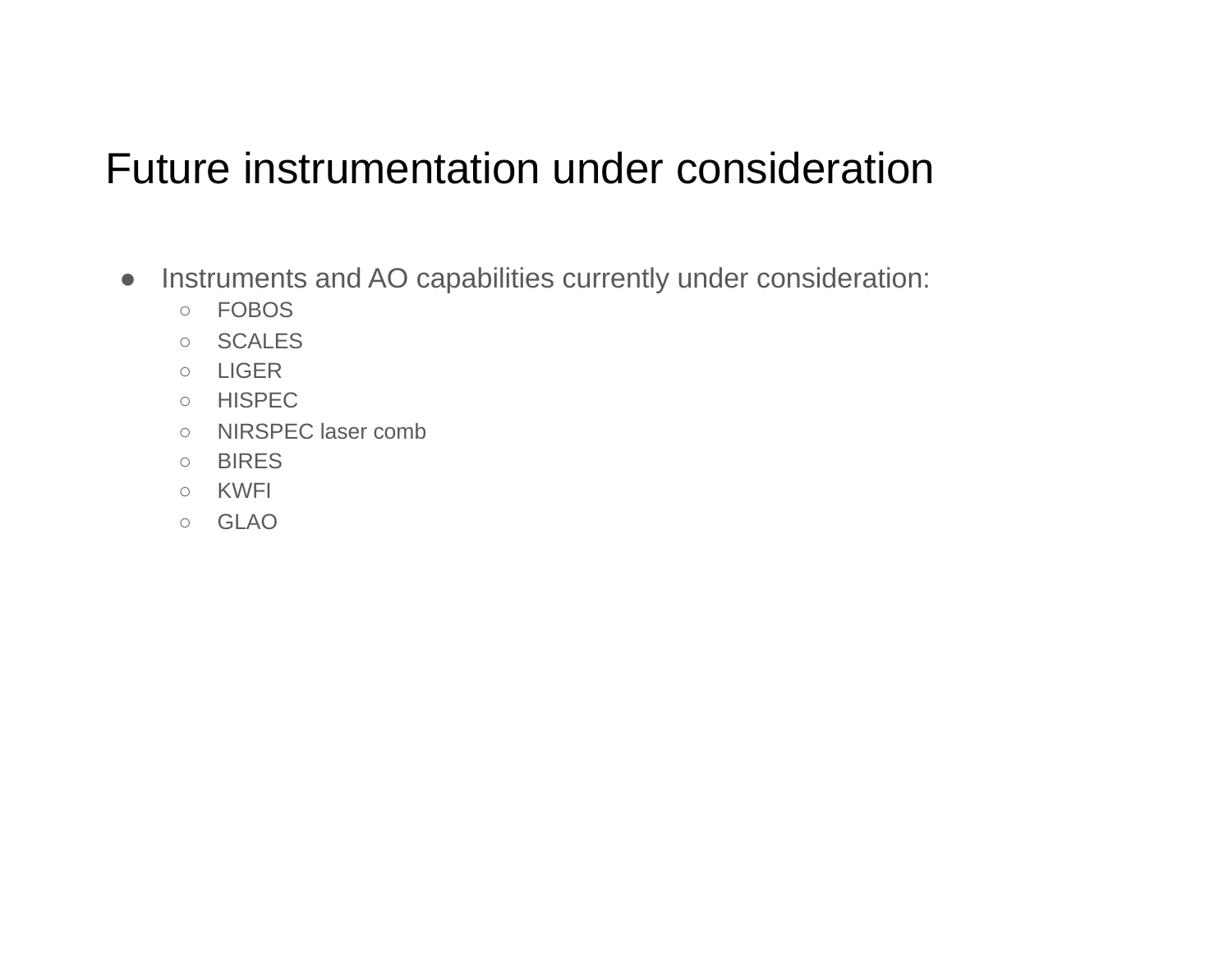# KCRM Update

- Integrated master schedule updated.
- New plan maintains schedule for commissioning in 2022A and science starting in 2022B.
- Detector subsystem on critical path in full scale development phase.
- Science detectors from LBNL have been acquired.
- Project manager being hired at COO, taking over from Marc Kassis who has been serving as project manager in an interim capacity.
	- **The SSC thanks Marc Kassis for his enormous investment of effort and outstanding work in this role**.
- CIT/JPL has been providing management guidance and system engineering.
- PDR chair Fengchuan Liu (TMT) continues to provide guidance.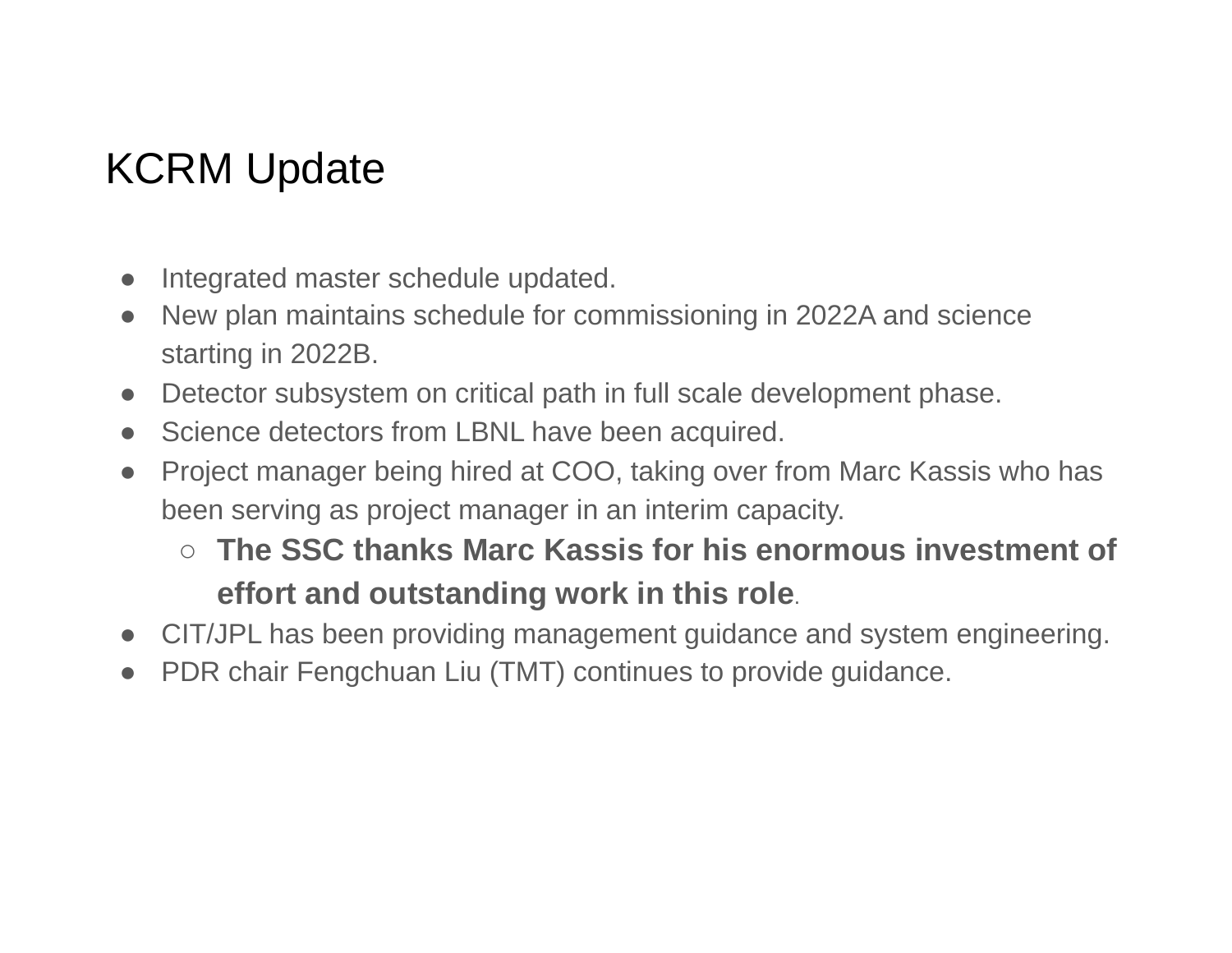#### WMKO Instrument Metrics

- All instruments are all being used and producing publications
- All instruments lost < 5% of observing time each averaged over past 5 years
- WMKO is assessing risks of failure for each instrument (likelihood & impact)

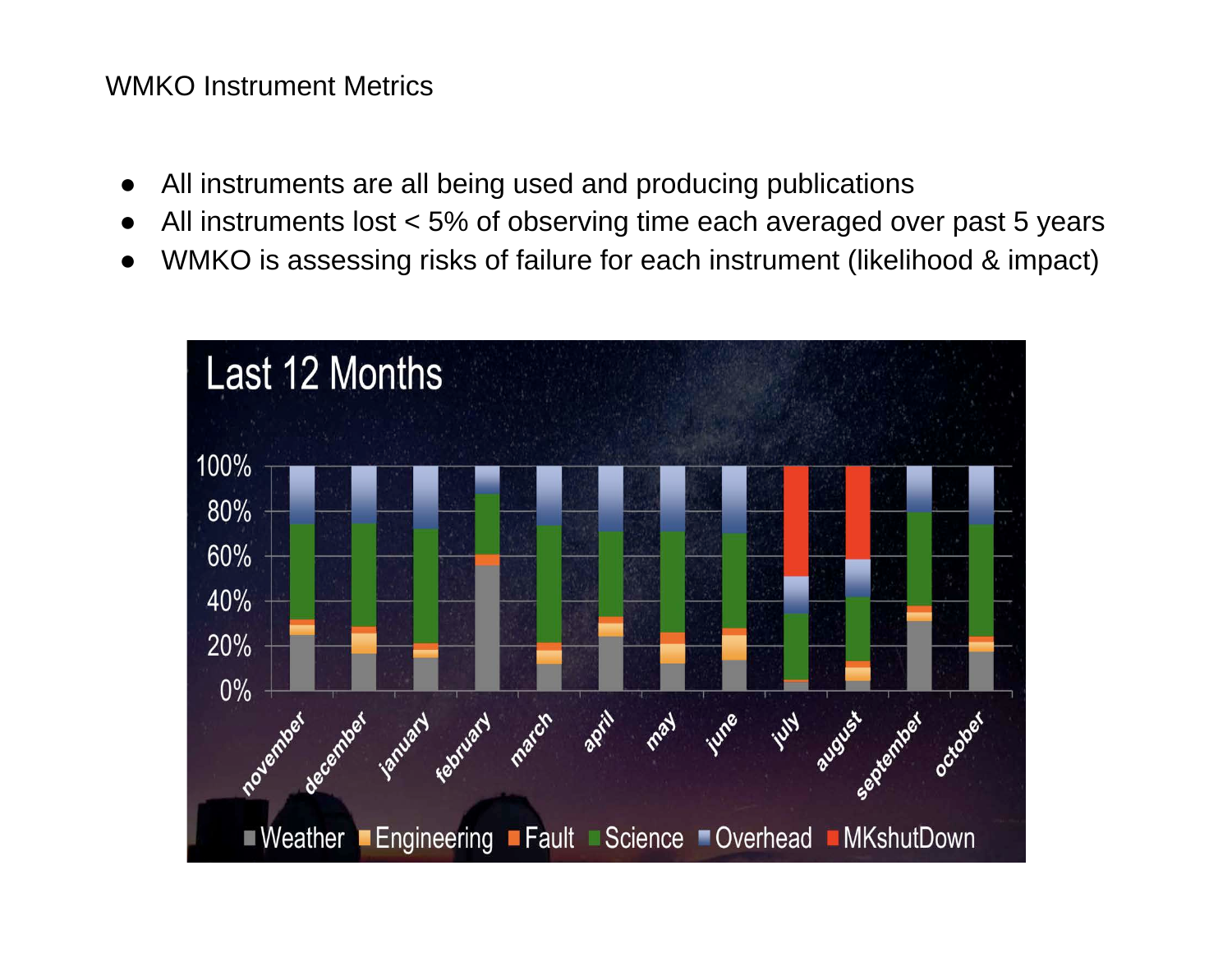# **Instrument Usage**

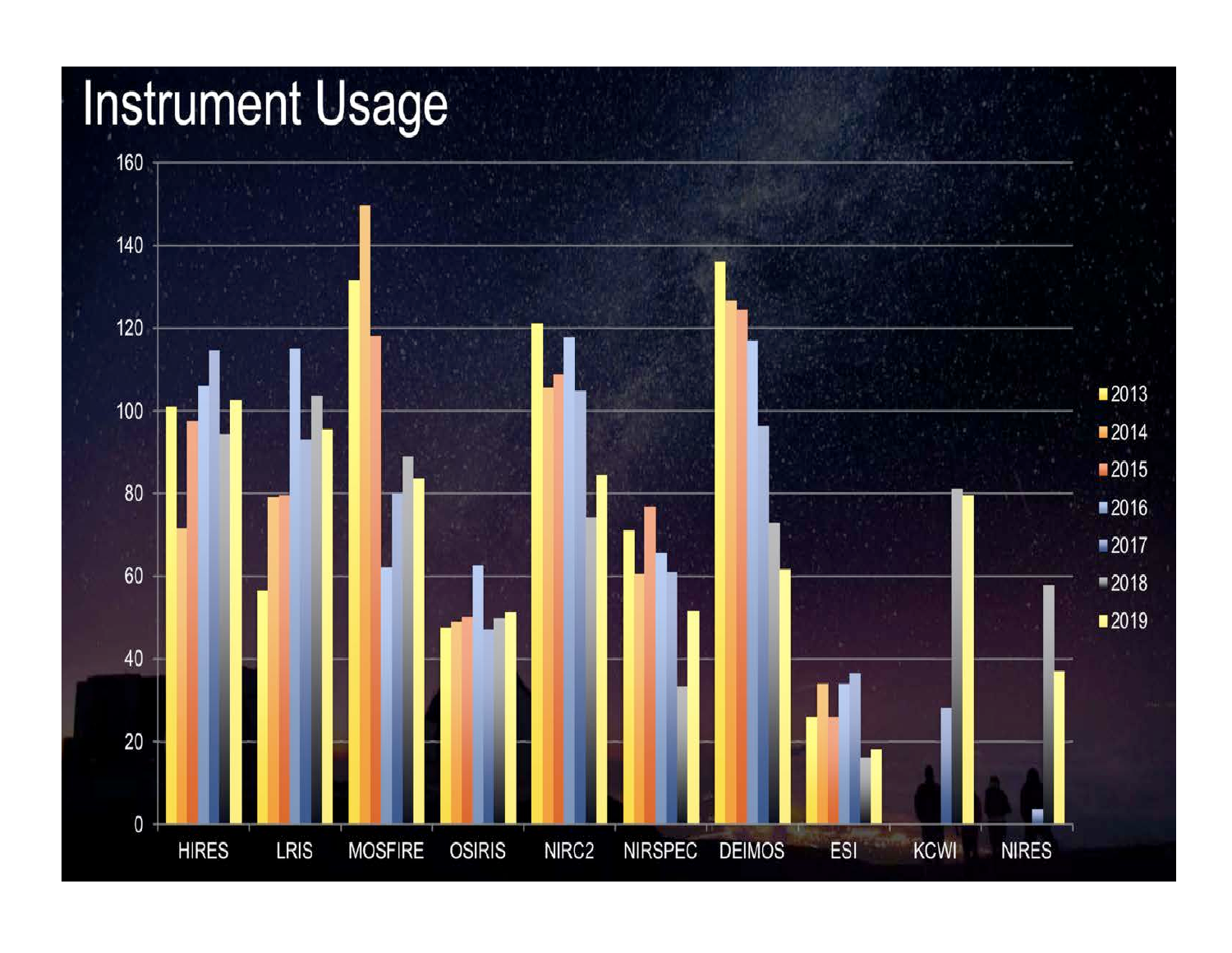## **Instrument report**

- **Keck 1 instruments**: HIRES, LRIS, MOSFIRE, OSIRIS
- **Keck 2 instruments**: ESI, DEIMOS, KCWI, NIRSPEC, NIRES, NIRC2
- **Commonly repeated themes**:
	- Successful transitions from SunOS to Linux-based hosts
	- Lack of availability of spare parts
	- Aging mechanisms, with increasing frequency of failures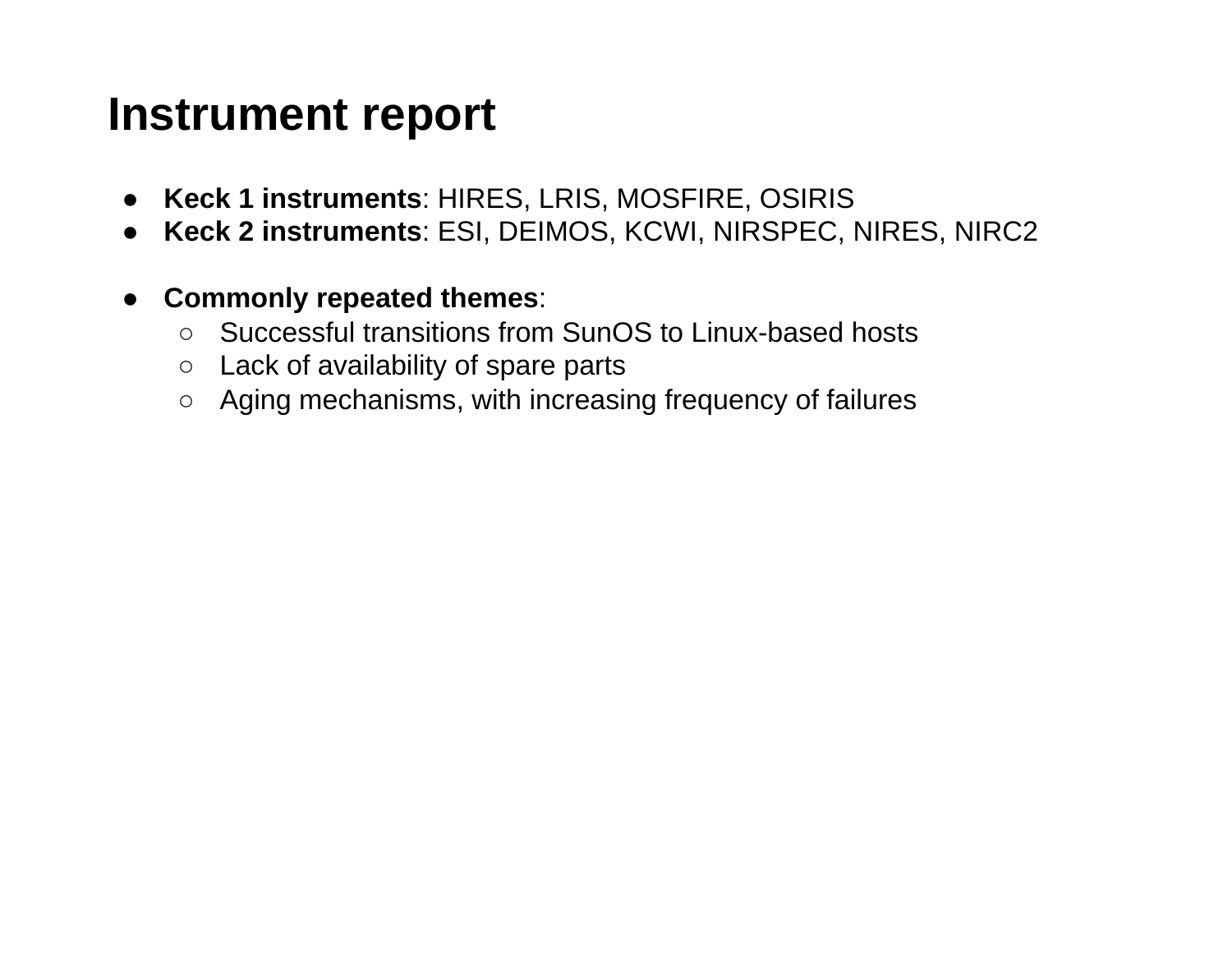# **LRIS (Rizzi)**

- LRIS is a 25 year old instrument with blue-side detector installed in 2002, red in 2010.
- The most important development was the installation of a new shutter (shutter used to fail once a year). Also updated from Solaris to Linux.
- The main issues are associated to aging mechanisms and lack of spare parts.
- A critical problem is now affecting the red detector (1 of 4 amplifiers not functional). Slower readouts with single amplifier still possible. Plan to update the detector in summer 2021.
- There is a probable risk of critical failure due to lack of parts and old software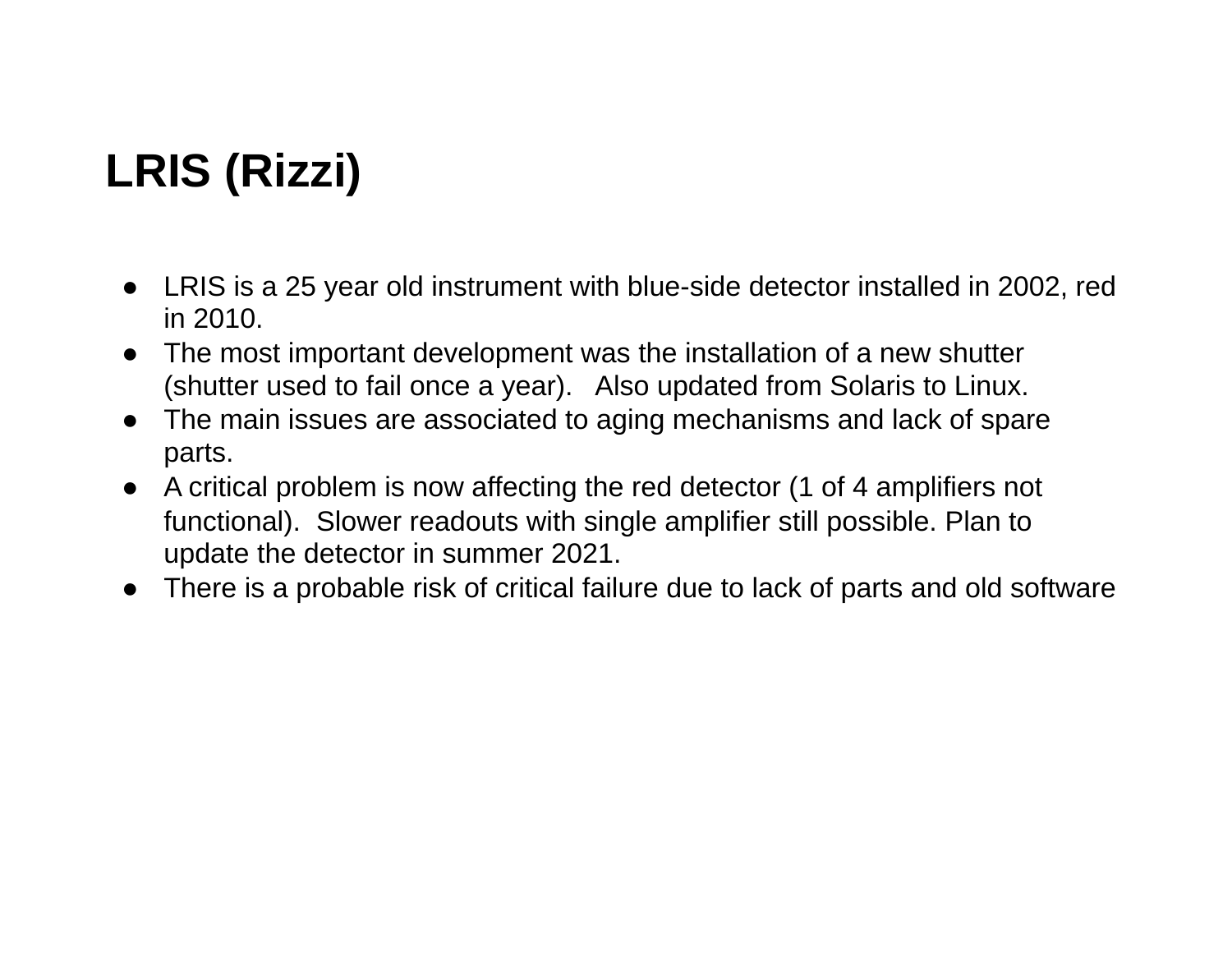#### **HIRES (Manjavacas)**

- HIRES was commissioned in 1993, with a detector upgrade in 2003
- A test of the detector characteristics (e.g., gain, read-noise) over time indicate practically no changes since the upgrade in 2003.
- A new GUI was deployed, and the instrument servers now operate in Linux (before in Solaris). Webpage updates.
- A high risk is having no access to the summit during a detector warning may impact greatly the sensitivities. Moderate risk in lack of spare parts.
- Another risk is likelihood of problems reproducing QE benefits of O2 backfill procedures in the event of a warm up

# **OSIRIS (Yeh)**

- Detectors upgraded in 2016 and 2017. New characteristics quantified.
- Main improvements include a new quicklook tool and image sharpening (re-focused). The software is now being migrated from Solaris to Linux.
- There are issues with the rectification matrices due to lenslet masks losing steps. Also pupil misalignment in the imager.
- Tested twilight imaging program scripts
- Main risks include vacuum leak evidence and power outage (CCR loss).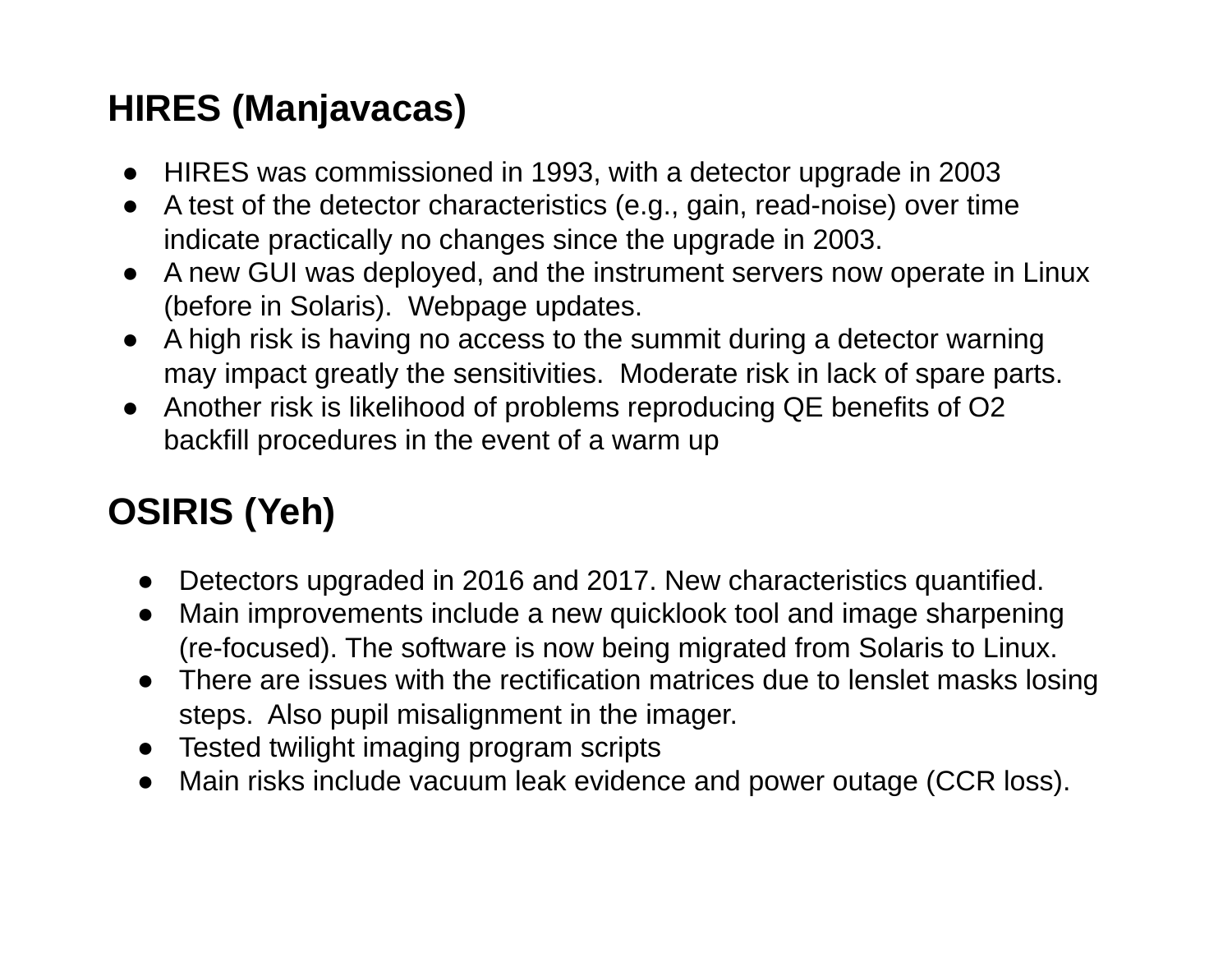#### **MOSFIRE (Walawender)**

- The detector uses a Windows driver, but it has been stable (installed in 2012).
- A KVSP performed a flexure analysis and automatic measuring tool.
- Software issues, including CSU fatal errors and during startup. FCS problem traced to a bad port, now fixed. An amplifier died, impacting half of the guider. This is inconvenient but not a show stopper for regular observing.
- There is no spare for the FCS piezo controller, yet parts are available and an order is being prepared. There is no spare guider. The spare for the Macu board will require re-development.

# **ESI (Lyke)**

- The instrument has not been upgraded since its installation in 1999.
- Aging is the main risk with guider, motion control issues, and obsolescence of detector system.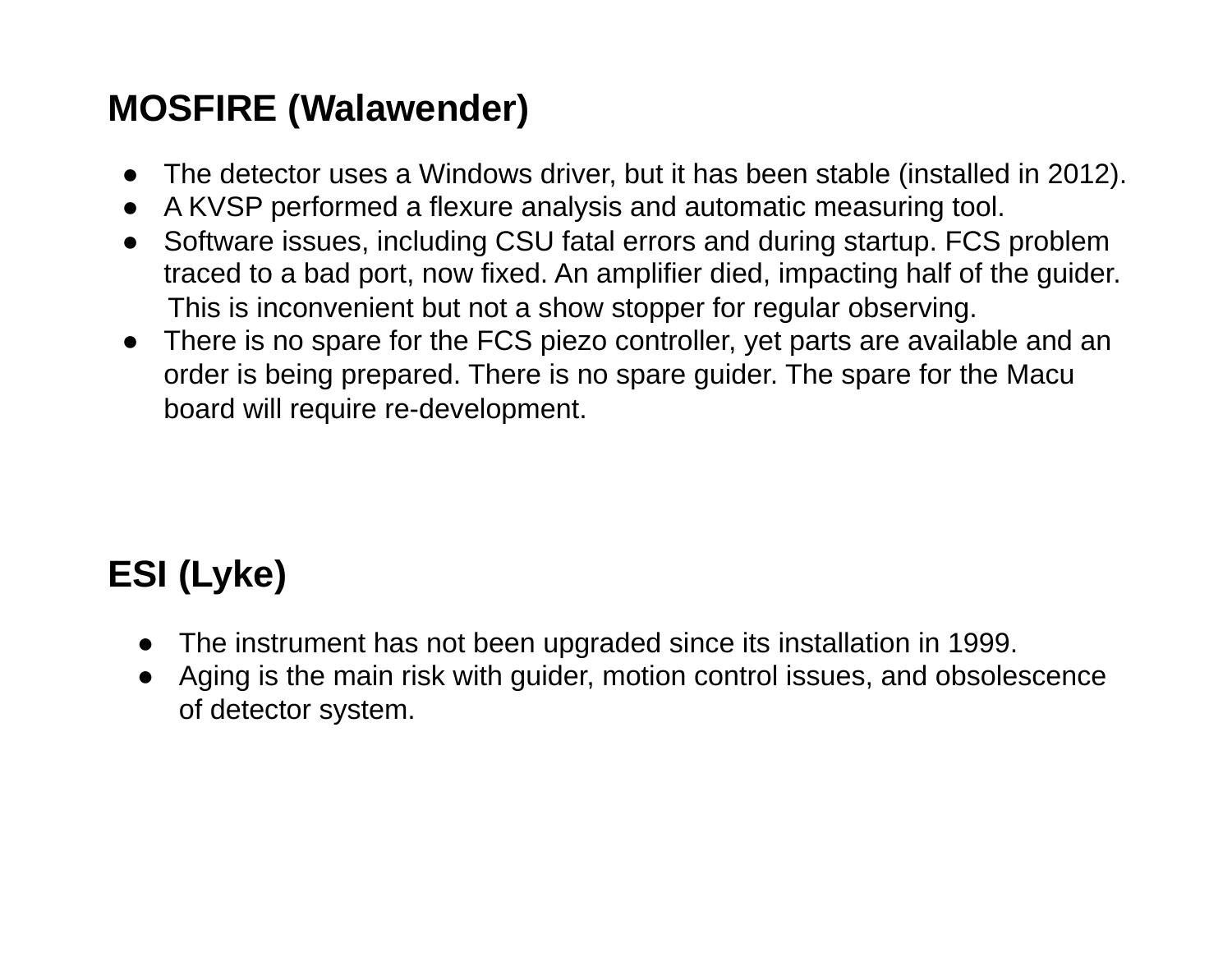#### **DEIMOS (Alvarez)**

- Installed in 2002, with MIT/Lincoln Labs CCDS (ARC-GenII controller).
- Upgrades to pre-observing software.
- The rotator control and host are being upgraded, to replace obsolete computers and controllers, and to fix several mechanical issues. On-sky testing now and new GUI developed.
- The slitmask software and simulator (dsimulator) are being rewritten (modern interface and programming language) and brought from UCO/Lick to Keck computers.
- Issues include: detector electronics, in particular bad readout on CCD5 (5x) read noise), lost vacuum 4 times last year (once due to shutdown), glycol spill and rotator degraded performance (drive was replaced by spare).
- The main risks are associated with detector issues and with the cryogenics (lack of vacuum). Less critical risks include aging mechanical components and obsolete instrument host.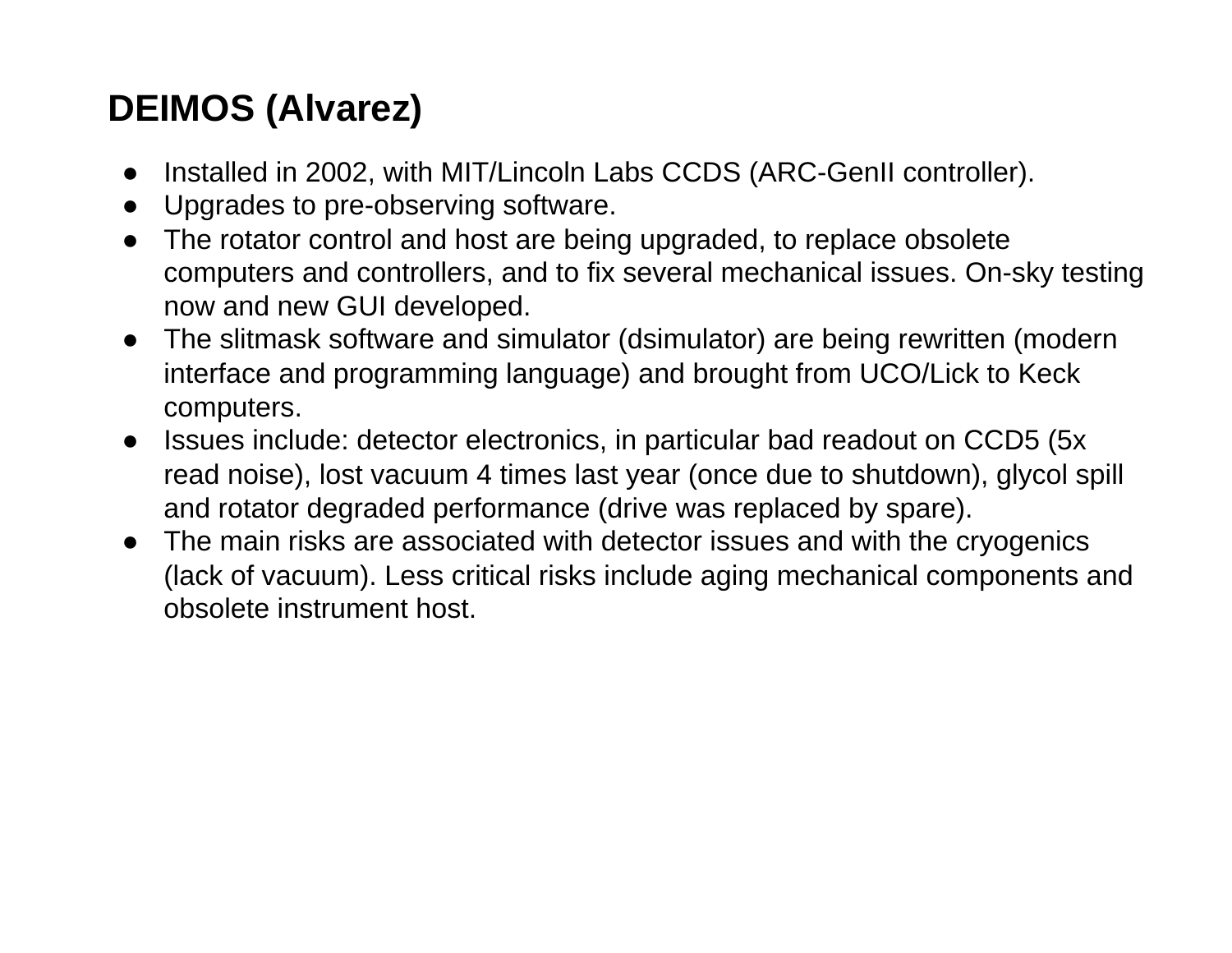#### **NIRC2 (Alvarez)**

- First light in 2001, with original detector and old transputer controller.
- Hardware upgraded to provide modern coronagraphic capabilities (VVC, Lyot mask). Software migrated to Linux.
- The detector server crashes almost every night (yet the impact on time lost is minimal). The instrument host was also rebooting spontaneously and it was replaced. The cold head failed and it was replaced.
- The main risks are related to the obsolete detectors and host computer.

### **NIRSPEC (Doppmann)**

- Major upgrade successfully implemented in 2018, new detector (2x larger format, 3x lower read noise), controller, and new SCAM detector. Stable operations (no server crashes), and increased thermal (3x) mechanical (5x) stability. **The SSC commends the team for such an impressive success.**
- SCAM guiding is now being implemented, after reducing readout times.
- Issues: long overheads for co-adds and occasionally missed slit nods.
- Main risk is related to aging mechanical parts (e.g., rotator and echelle).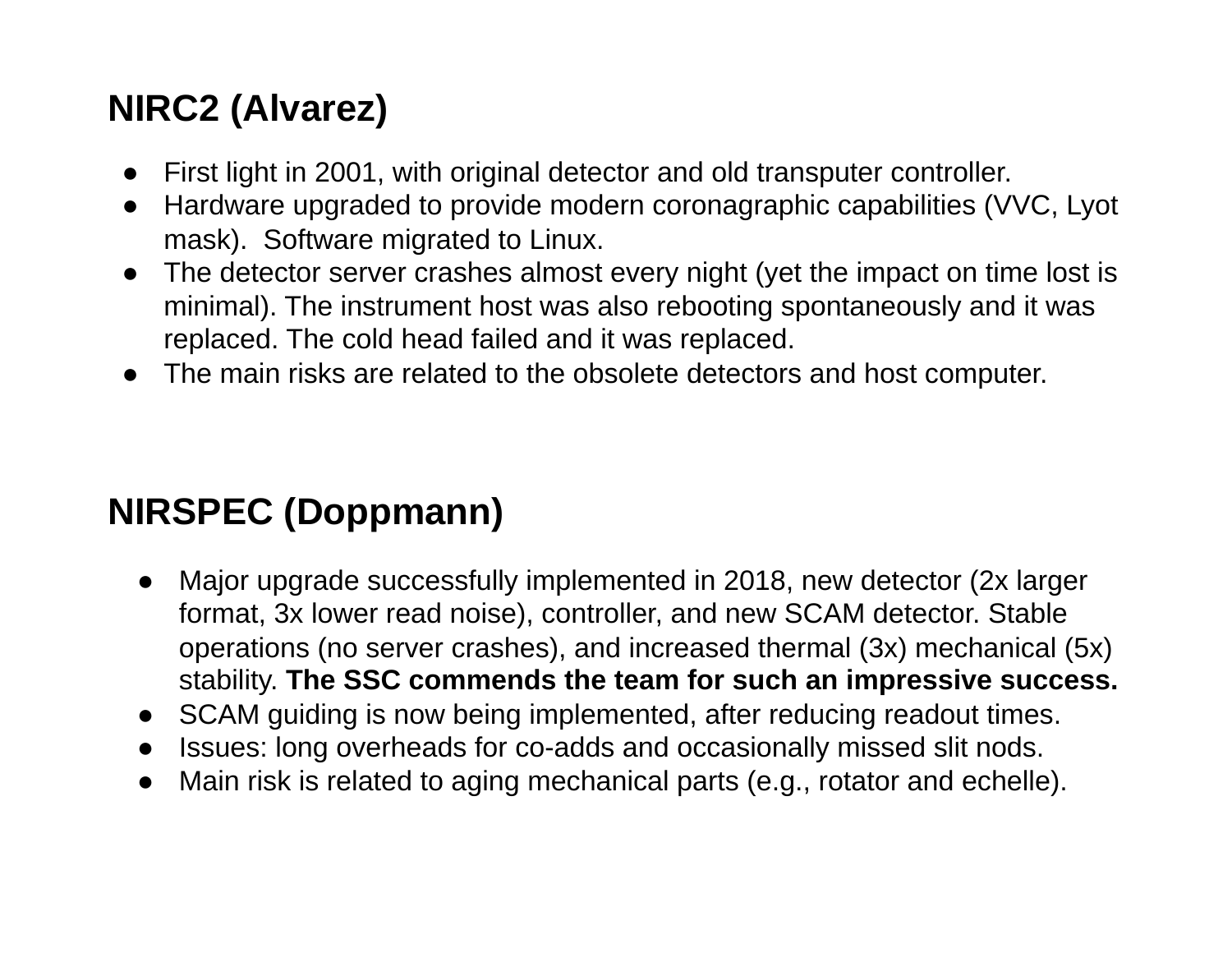# **NIRES (Gomez)**

- The SCAM detector is a 2010-generation device
- Excessive persistence has been fixed
- Main issues include refining the flexure compensation system, SCAM guiding, and addressing quick look tool crashes.
- Cryocooler retrofit too expensive, now investigating rotating LN2 feed.
- The main risks include obsolete ARC (detector) and piezo-actuator controllers, an aging mechanical shutter, and general lack of spares.

# **KCWI (Rizzi)**

- The most modern instrument, with a Teledyne detector and ARC-GenIII controller. No aging issues yet!
- New set of simplified GUIs and a configuration manager. Pipeline is being converted (80% done now) to Python (from IDL).
- The main issues include: sub-par flat-fielding (probably associated with the DRP), problems initializing the guider, and charge injection after a change in binning.
- The main risks are a dewar leak and accommodating (software and hardware) for KCRM integration, which will require dismantling the instrument and having it unavailable for a semester.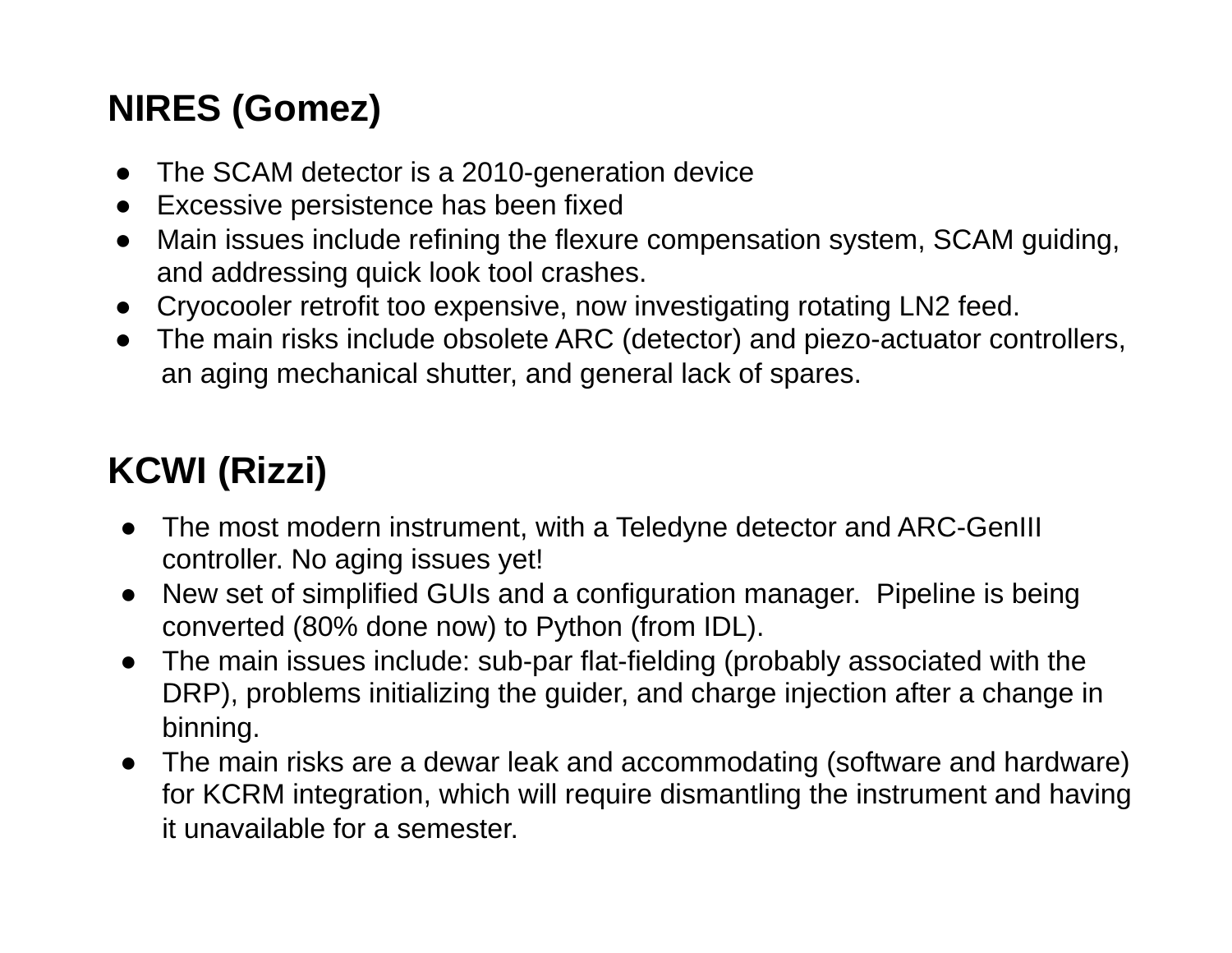#### **AO operations (Guerra)**

- A large range of detectors and technologies
- The main activities on AO are K1: TRICK software, WFS noise source (pickup from FCS stage), TT actuator replaced, and new AOserver; while in K2: upgraded room cooling capacity and new AOserver.
- Main risks are related to aging systems and mechanisms, glycol leaks, TRICK software, cooling capacity, and labor resources.

#### **Remote observing (Walawender)**

- ISDN is no longer required. Observer bears the risk for loss of time due to internet/power outages.
- Evaluating transitioning to "Zoom rooms" instead of "Zoom Pro"
- A VNC launch script/app was developed it is now in beta testing phase.
- New sites include Northwestern
- Risks include internet outages (e.g., recent fires in California), on-call support at the remote site varies, and summit/HQ depends on old polycom hardware.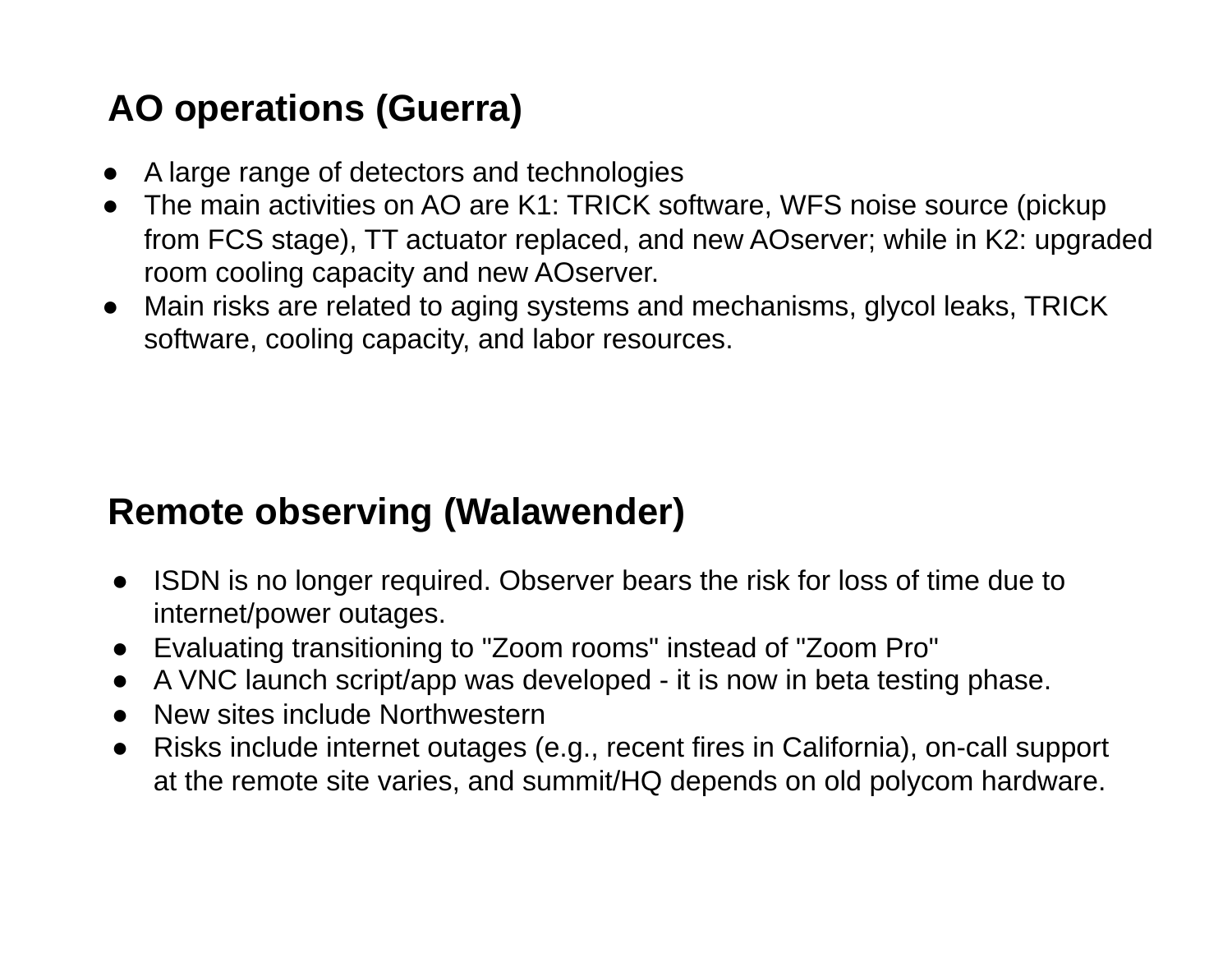# Adaptive Optics Update

AO publication rate remains robust, e.g. Keck LGS continues to lead refereed papers.

IR pyramid WFS (UH led instrument) doing well in commissioning phase.

KAPA development continuing:

- SDR passed, PDR in July 2020 (6 months ahead of original schedule)
- new K1 LGS installation progressing through early 2020
- new RTC testing & installation in summer+fall 2020

KPIC developments: recent successful science run; NIRC2 upgrades (coronagraphy + polarimetry), new DM, new ADC, new fiber coupling optics

AO Future Study Group underway, preparation for June 2020 Keck SSC meeting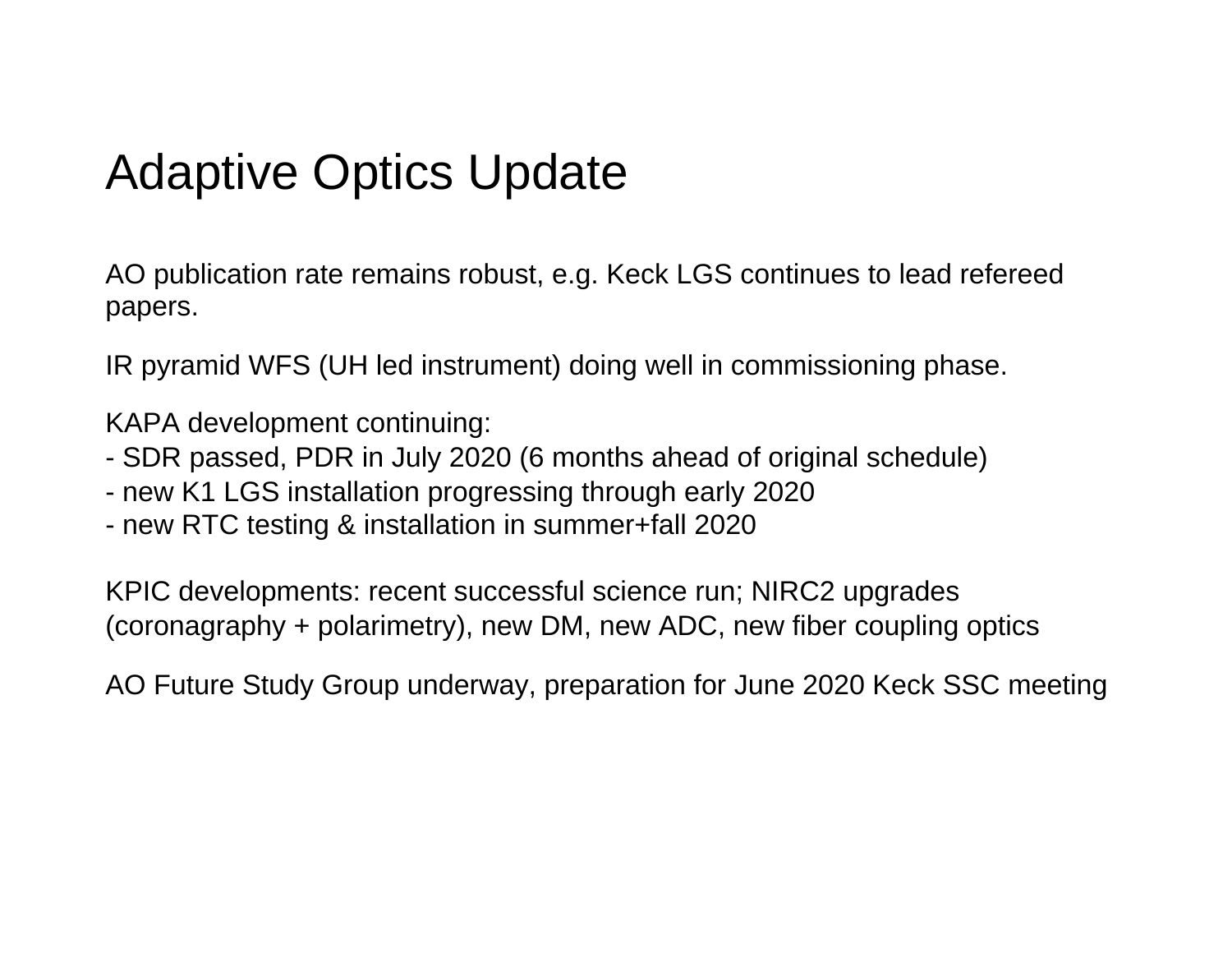# GLAO Report

'imaka pathfinder experiment on UH 2.2m finds 2x increase in noise equivalent area (photometric sensitivity), uniform PSFs across 11' field, ~sqrt(2) improved astrometry, relatively achromatic.

Keck GLAO feasibility study has been on pause after year 2. Scope to date has been to carry out initial performance simulations, instrument compatibility study, WFS feasibility study, and ASM technology survey.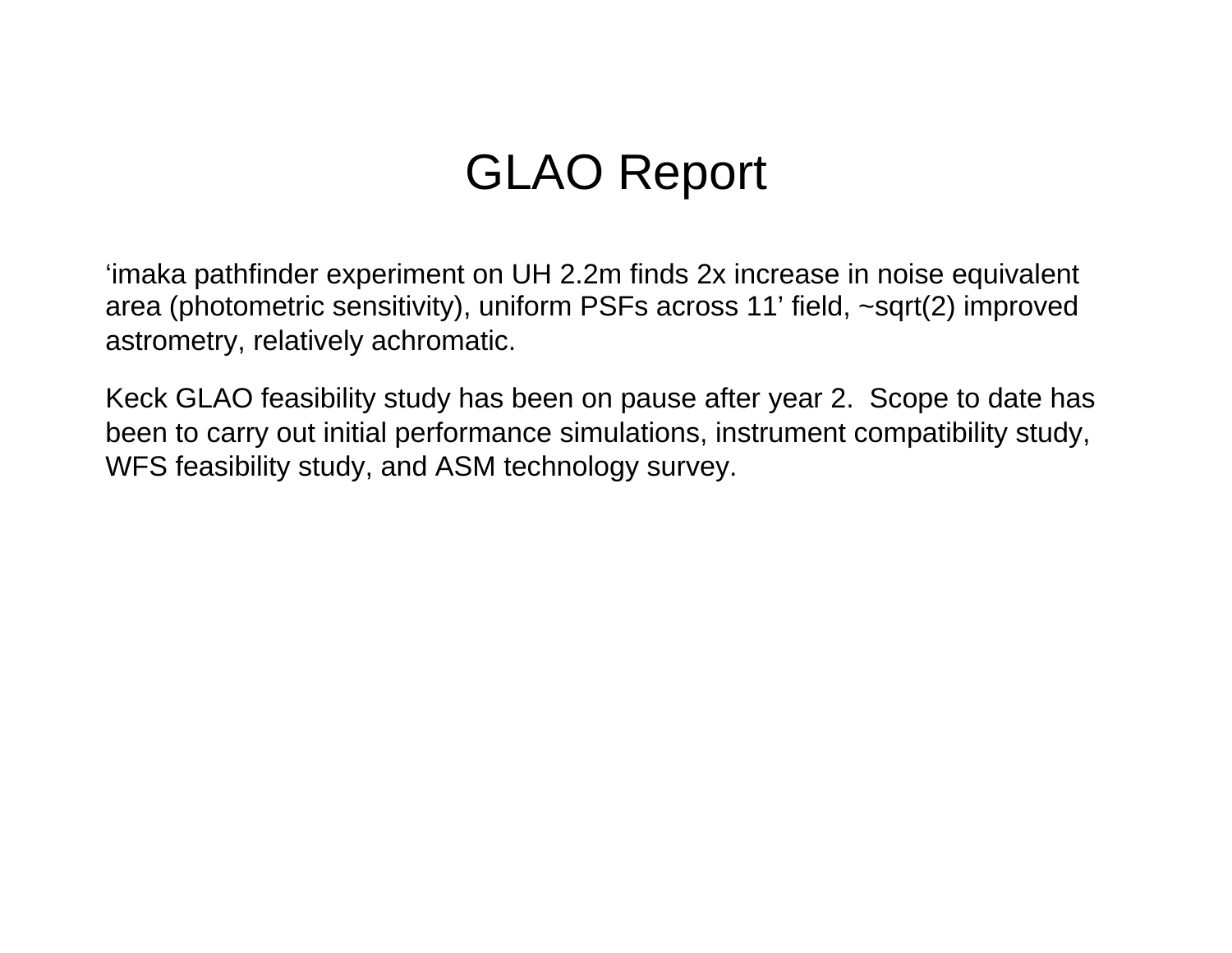# Can existing instruments take advantage of GLAO?

LRIS: optical quality can take advantage of up to 0.3" in histogram of past performance. The seeing statistics could be biased because of telescope focus errors. Also has an ADC. But no flexure compensation, so that is the main problem.

DEIMOS: used pinhole mask to asses image quality. Looks good. No ADC

MOSFIRE: no ADC.

For Cass instruments, feasible WFS pickoff in tertiary tower.

KCWI, HIRES, NIRSPEC: not explored

Note improved PSF stability could help with HIRES. Free atmosphere is more stable than ground layer.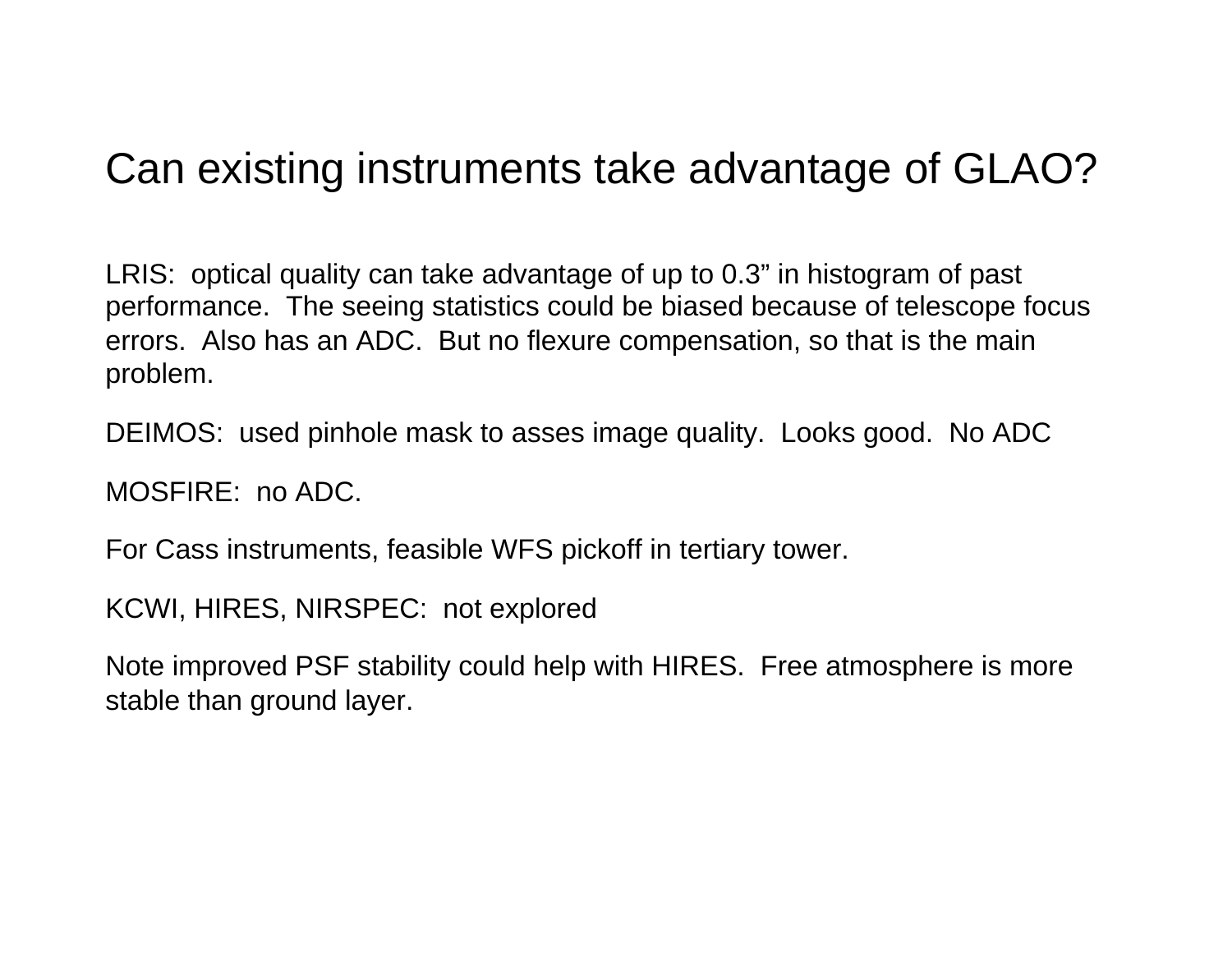# GLAO continued

Note update from AOF GLAO on VLT. Enclosed energy in a 0.2" spaxel. Improves dramatically with closed loop, more than 2x. Performance drops in blue. Note better gains in worse seeing.

FOBOS can potentially take advantage of GLAO feed. Fiber bundles could potentially be placed in center of field where there is GLAO correction. Reserving space for WFS. Question about sampling on spectrometer detector. Need to engage with team on GLAO potential. Plan is to have an ADC.

New DM technology from TNO, project for UH 2.2m for 2020-2021. Should solve many problems of existing mirrors (no glycol, no air gap). General optimism for new technology. The SSC supports the suggestion that Phil Hinz be engaged in further investigating these technologies.

SSC request a brief (~1-page) document summarizing issues and next steps.